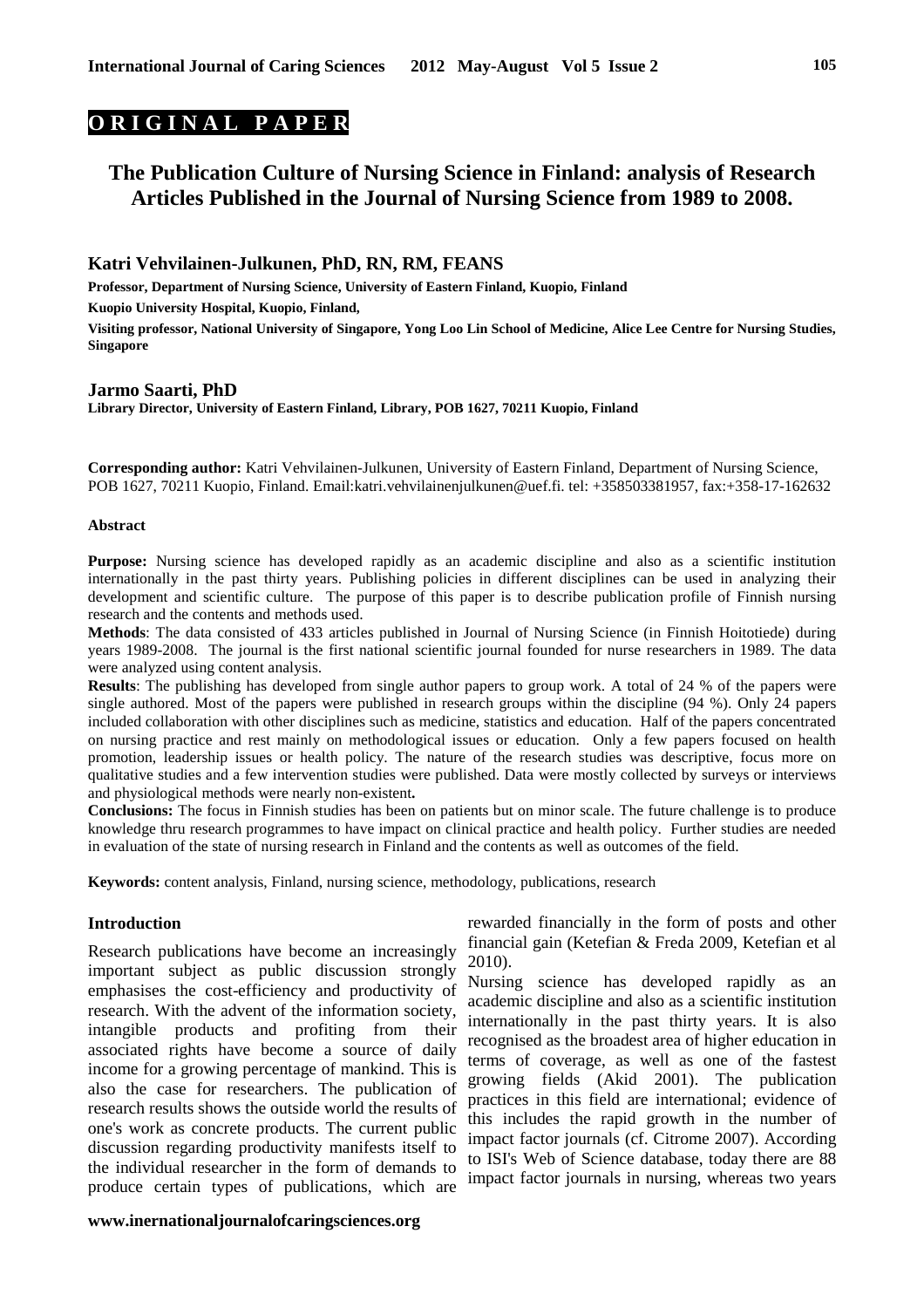ago there were 40. The development of nursing represented results research and 12% quasi-empirical science research has been presented with numerous research. Another significant observation was the challenges and the expectations associated with all lack of intervention research. Instead, at that time as sciences and research, which include drawing up much as 23% was reported as descriptive qualitative systematic research programmes, focusing of research. The emphasis in international writings is on research, internationalisation and research education, as well as multidisciplinarity (e.g. services in research entities. (also Rahm Hallberg Moreno-Casbas 2005).

The nature of knowledge in different fields of science 2004, Cecil, Thompson & Parahoo 2006, Luker is different and consequently their publication 2006, Polit & Beck 2009). An analysis by Lundgren profiles have formed in different directions. and partners (2009) of the nature of nursing science According to the ideas of Tony Becher (1989), in Scandinavia, which was based on doctoral theses scientific fields differ in terms of their cognitive and and used material from year 2003, explained various social dimensions. The first aspect describes the publication practices in Finland, Sweden and hardness and softness of scientific fields. Hard fields Denmark. Although the analysis focused on only one share common research questions and a coherent year, the authors noted that Swedish doctoral theses view of acceptable scientific research results. In soft were heavily influenced by a biomedical orientation fields research is focused on the comprehensive and journals. The Finnish material used in the explanation of individual phenomena. They do not analysis consisted of doctoral theses from Åbo have a consensus on theories and accepted research Akademi, on which basis Finland was situated in the results, but rather several schools of thought and most original line, and in a line that produced research trends exist. In Becher's classification, theoretical knowledge on care. Several analyses have scientific fields are divided in the social dimension also been conducted in Finnish, mostly repeating the by organisation of research, working practices and same information: the research is descriptive in values. Thus, the social rules and cultures of a nature, the methods for collecting material have been scientific field guide researchers and determine the questionnaires and interviews. The small number of speed of development of a field (Citrome 2007, intervention studies is also apparent in Finnish Ketefian et al. 2010).

A report that appeared in 2008 (Puuska & Miettinen abundant use of qualitative methods. Among others, 2008) on the publication practices of Finnish Cecil, Thompson and Parahoo (2006) noted that scientific fields stated that each main field of science articles intended for high-level journals generally clearly has its own unique publication practices. included empirical original material, they were There is a uniform publication practice in medical written in research groups and the subject of interest science, and the publication practices of the natural was some clinical problem and patients. To sciences are also rather uniform. Both fields mostly summarise, earlier analyses of research were mostly publish in international journals that are respected by focused on examining the content of information. all Finnish fields of science. The publication practices of other fields of science are more diverse, Traynor, Rafferty & Lewison (2001) published a humanities and social scientists publish the most bibliometric analysis of nursing research in Great publications in book form – non-scientific Britain from 1988 to 1995 based on articles published publications are also typical for them. A in scientific journals. The central goal of the analysis corresponding type of correlation is found in the was to examine the research of the field, classifying it number of writers – in scientific fields (medical into introverted or extroverted research. Introverted science, natural sciences and technology) writing is research focuses on investigating the characteristics done in groups, in social sciences writing together is of professionals and the profession, while extroverted becoming more common, and in the humanities research focuses on the patient perspective. writing continues to be mostly done individually. According to the results, the research is non-typical Furthermore, men appear to produce more compared with biomedical research. One of the publications than women.

The quality and scope of nursing research has been research and group work were connected to each analyzed internationally. Swedish researcher Rahm other and financiers were hardly mentioned. The Hallberg (2006) analysed 80 international articles articles were quite different in nature. The research with the aim of producing information on the appears introverted, in contrast with nursing practices relevance of research related to nursing science. and results of nursing work. Furthermore according According to the results, only two percent to the analysis the research has been short-term and

high-quality strongly involving the consumer and user of health 2009, Mantzoukas 2009; cf. Sarvimäki & Lutzen studies (Academy of Finland 2003), as is the

features of the research was that funding for the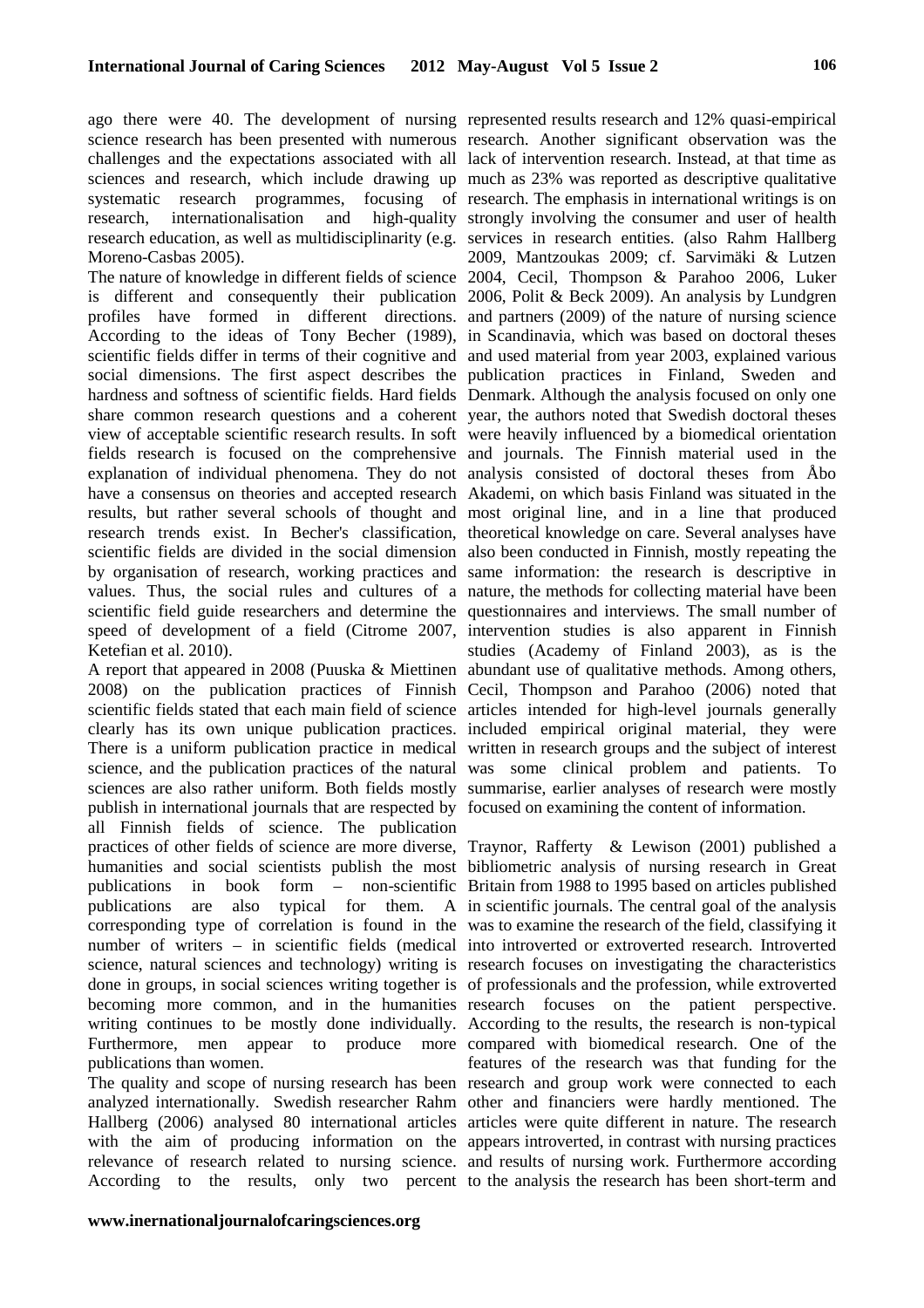small in scale. Therefore, in terms of research quality practices of the field and nor did they evaluate the it does not achieve the golden rules of high-level research, such as several authors, international collaboration and interdisciplinary collaboration (Houfek et al. 2010). Naturally, the situation can be explained by the development stage of the field, the need of the field to be examined internally and undergo theoretical discussion, and the need of researchers to quickly publish the results of narrow projects in their own countries. Furthermore, the research is usually not conducted full-time, so smallscale projects are easy to manage. The lack of research funding is also a limiting factor (see Moreno-Casbas 2005, Fealy & McNamara 2007, Ketefian et al. 2010).

### **Finland and nursing research**

The first academic nursing science institution in Finland was established in 1979 at the University of Kuopio (nowadays University of Eastern Finland) (Vuorio 2006, Eriksson et al. 2008). Thereafter, in addition to Kuopio's institution, the Universities of Oulu, Tampere and Turku as well as Åbo Akademi have continued in the 2000s as academic institutions of the field. The development of Finnish nursing science has been characterised by various stages, like the development of science in general. In the initial decades these stages included the development of the scientific institution (institutions of nursing science and training programmes) and a grasp of research in the form of doctoral theses (see Moreno-Casbas 2005, Mendoza-Parra et al. 2009). The 1990s saw the beginning of a systematic development of the research programmes in all Finnish units, and the basis for producing knowledge was defined. In the first decade of the 2000s the question is how to make research have a greater impact, and how significant is research in the caring of people. Research can consequently be expected to be increasingly restricted and based on programmes, while publication activity becomes more international.

The development of nursing science in Finland has been assessed by means of a few analyses of research and by limiting or restricting the research subject. The starting points of these analyses have been journals and theses of the field (Sinkkonen 1988, Tuomi 1997, Suominen & Leino-Kilpi 1998). The results produced information especially on research content, the subject of research and the methods used. To summarise the results of the analysis of Finnish research, the nature of research has been descriptive and has produced practical information. Material for the Finnish analyses is limited to the year 1995. The previous analyses did not look at the publication

development of the field.

# **Aim and research questions**

The purpose of the study is to describe the development of the field of nursing research in Finland from two types of perspectives, i.e. publication and production of content, and to produce information for an instructive discussion of the scientific field and to steer research activity. The individualised research problems are as follows: 1) What do the publication tradition look like? 2) What are the aims of the research and by what methods is it conducted?

# **Material and Methods**

The material consisted of articles published in the Journal of Nursing Science (in Finnish Hoitotiedelehti) between 1989 and the end of 2008 ( $n = 433$ ). The Journal of Nursing Science was selected for the analysis because it is the first official national publication forum for nursing science since 1989. It is published by The Finnish Association of Nursing Research (Hoitotieteiden Tutkimusseura , HTTS ry). Furthermore, the purpose and mission of the journal is to publish new knowledge in the field. According to its guidelines, the purpose of the Journal of Nursing is "*to provide new knowledge in nursing science and its research results and to act as a scientific discussion forum. The journal publishes scientific articles related to nursing and its theoretical bases, scientific articles related to education and research in the field, and various reviews and surveys related to the field of nursing."*  The journal was initially issued four times a year and usually contained six articles. Since then the number of issues per year has grown to six and each issue contains 4-6 scientific research articles. The data of this study included only the journal's scientific articles and excluded reviews and dissertation announcements as well as discussion forums. For the collection of material, a separate form was compiled to collect data on every issue of the journal. The form contains information on the authors, their affiliations and collaboration with other scientific fields. The second section looks at the content and methods of the articles. The data collection form was developed based on previous international studies and research reports (Cecil, Thompson and Parahoo 2006, Luker 2006, Rahm Hallberg 2009). The principal researcher and a post-doctoral research assistant familiar with research in nursing collected data based on the summaries of each article and filled out the forms in 2009. Some of the data were analysed together and parts that were unclear were assessed together until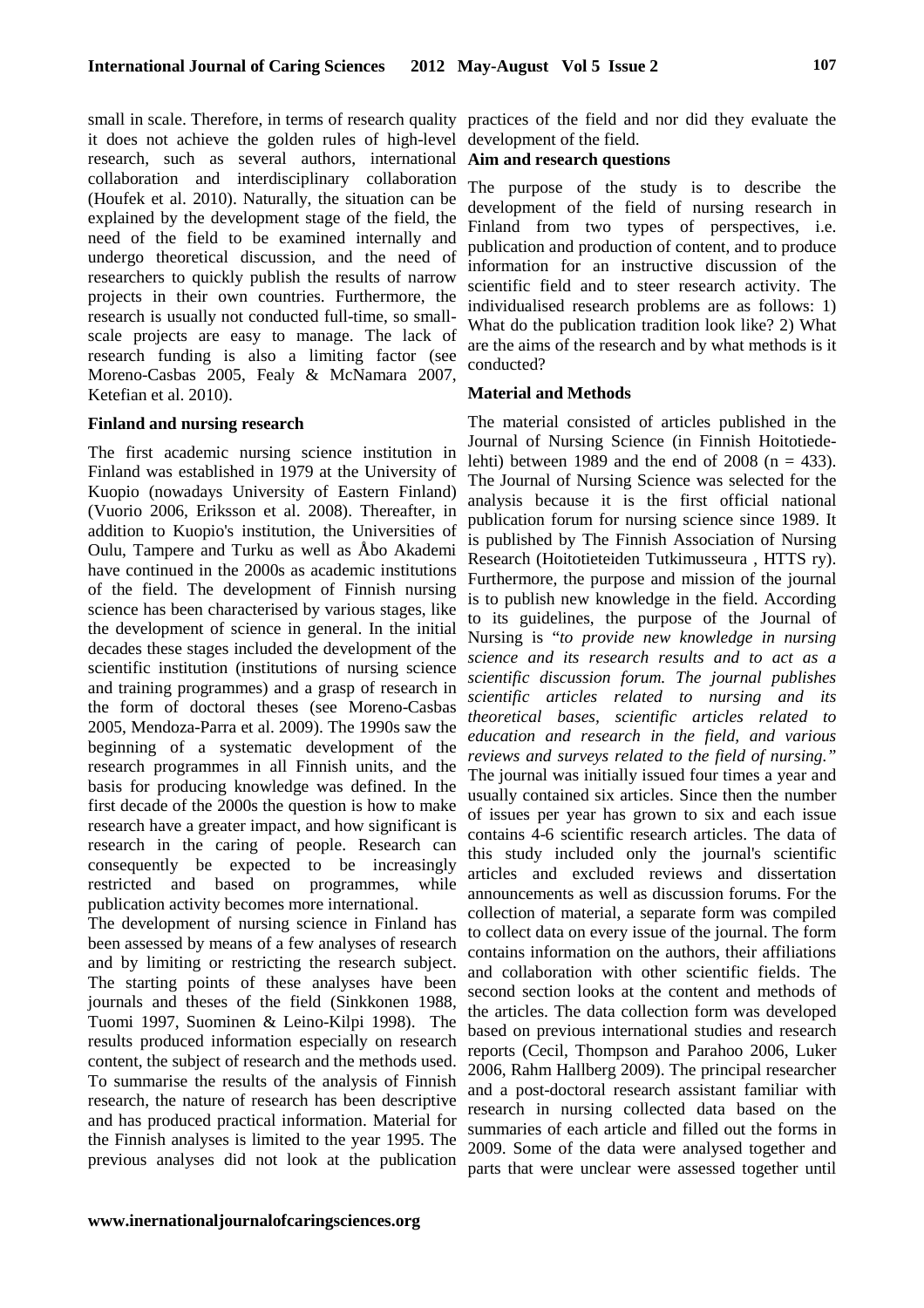an SPSS version 17 and analysed statistically. The (Table 2). results are presented with frequences and percentages.

# **Results**

## **Publication tradition of nursing science**

A total of 433 articles that were published in the Journal of Nursing Science from 1989 to 2008 were analysed. Table 1 summarizes the data describing the publications. The majority (96%) of the publications were written in Finnish and only 4% were written in another language, in this case Swedish. An analysis of the authors of the publications reveals that there were 103 articles written alone and 330 written in a group. About one-fourth (24%) of the publications from 1989 to 2009 were written by one person. Seventy-two percent of the articles written alone were written during the first decade of the journal, i.e. between 1989 and 1997. Since 1998 the writing of publications in groups has grown significantly. The majority of articles came from collaboration within the field of science (94%). A total of 26 articles included collaboration with other sciences. Medicine (38%) and statistics were popular partners. Other fields were individual cases such as education, public administration and social sciences.

**Table 1. Background information of the publications in Journal of Nursing Science 1989 - 2008 (n=433)** 

| <b>Background information</b>          | n   | $\frac{0}{0}$ |
|----------------------------------------|-----|---------------|
| Language                               |     |               |
| <b>Finnish</b>                         | 415 | 96            |
| Swedish                                | 18  | 4             |
| <b>Interdisciplinary collaboration</b> |     |               |
| <b>Yes</b>                             | 26  | 6             |
| No                                     | 407 | 94            |
| Discplines in collaboration $(n=26)$   |     |               |
| <b>Medicine</b>                        | 10  | 38            |
| <b>Statistics</b>                      | 6   | 23            |
| <b>Education</b>                       | 2   | 8             |
| Others                                 | 8   | 31            |

#### **Content and methods used in publications**

The greatest share of publications, nearly half, (46%, n=201) in the journal dealt with nursing practice. The second most common topics in the articles were methodological questions and nursing education, while health policy, health promotion, questions of leadership or the career development of health care

#### **www.inernationaljournalofcaringsciences.org**

consensus was reached. The data were entered into professionals were less frequent subjects of research

| Table 2. The contents of publications in Journal of |                                     |
|-----------------------------------------------------|-------------------------------------|
|                                                     | Nursing Science 1989 - 2008 (n=433) |

| <b>Contents</b>                             | n            | $\frac{6}{9}$    |  |
|---------------------------------------------|--------------|------------------|--|
| <b>Nursing practice</b>                     | 201          | 46               |  |
| <b>Methodology</b>                          | 61           | 14               |  |
| <b>Nursing education</b>                    | 55           | 13               |  |
| Nursing theory and concept<br>analysis      | 33           | 8                |  |
| <b>Health promotion</b>                     | 29           | 6                |  |
| <b>Nursing leadership and</b><br>management | 25           | 6                |  |
| <b>Philosophy and ethics</b>                | 16           | $\boldsymbol{4}$ |  |
| Meta-analysis                               | 11           | 3                |  |
| <b>Health policy</b>                        | $\mathbf{2}$ | 0                |  |
| Total                                       | 433          | <b>100</b>       |  |

Qualitative methods were used in nearly half (47%, n=204) of the studies published in the journals. Quantitative research was published in about onethird of the works (34%, n=147). Furthermore, 16% of the publications used combinations of the aforementioned methods. The most popular method for analysing material was content analysis (31%, n=133). In addition, participatory action research was used as a method seldom, only in three studies out of 433. Literature reviews constituted one-fifth of this material (21 %, n=91), which can be considered a relatively high figure. Qualitative methods such as ethnomethology, grounded theory or phenomenology were reported only in a few studies.

The majority (95%) of nursing research in the Journal of Nursing Science was on a descriptive level and was comprised of a combination of descriptive and explanatory research. Only 4% of the publications were intervention studies and furthermore there were only individual cases of action research. The most popular methods for collecting data were questionnaires (37 %, n=159), interviews (28 %,  $n=121$ ) and analyses of literature (25 %,  $n=106$ ). Physiological measurements were used in five studies out of 433.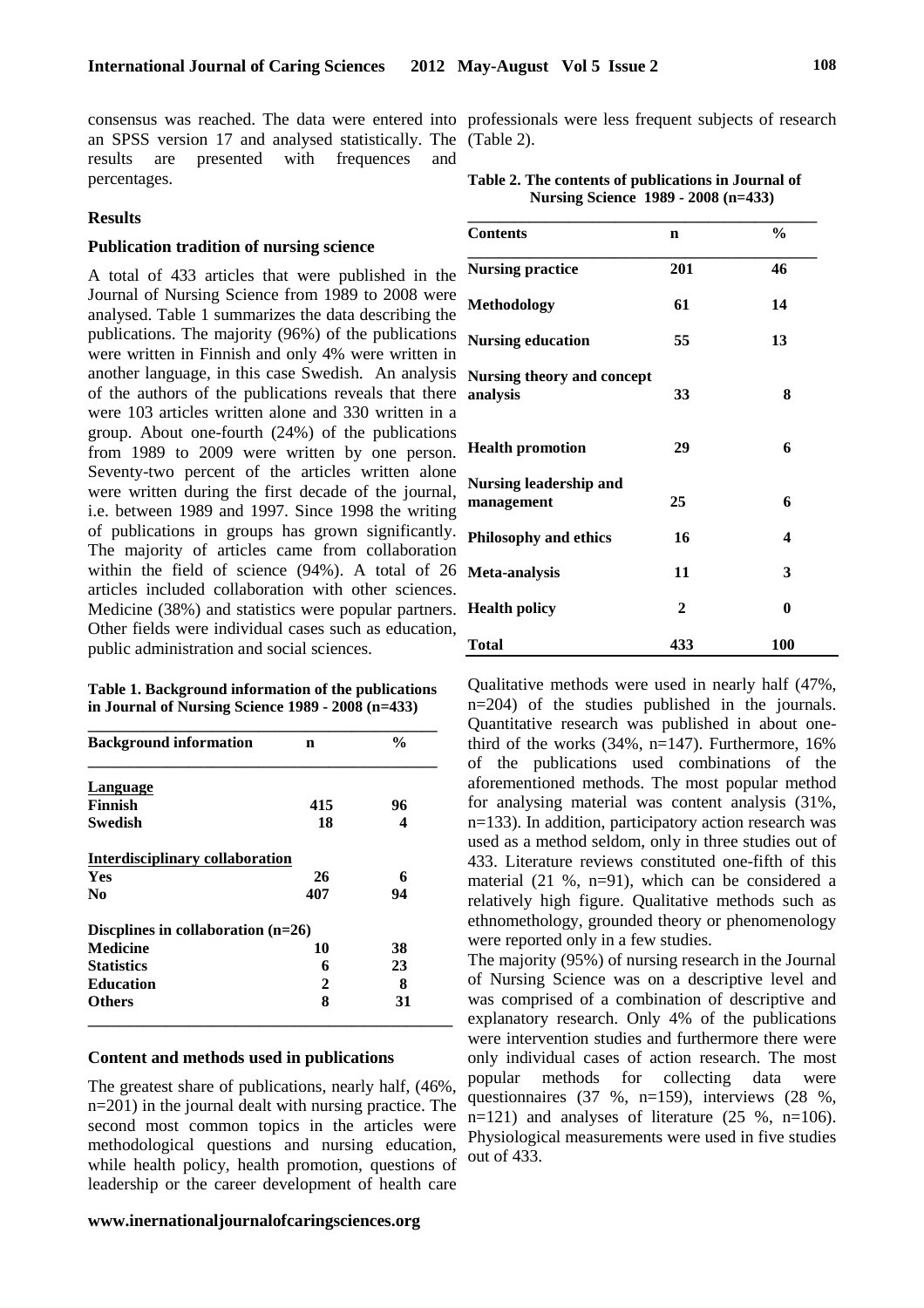Patients were the most frequent subjects of material collection or informants (31%), while nursing staffs were studied less than patients. Nevertheless, there was little or no nurse – patient material or student – nurse material. Furthermore, hardly any material was collected from doctors or nurses or patients and their close relatives (Table 3). The size of the material in the publications varied greatly – from under ten to over 1,000 – depending naturally on the methodological selections of the study. Over half (52%) of the studies contained sample size 100 or  $l$ ess.

**Table 3. The sources of materials in publications in the Journal of Nursing Science published during 1989 - 2008 (n=433)** 

**\_\_\_\_\_\_\_\_\_\_\_\_\_\_\_\_\_\_\_\_\_\_\_\_\_\_\_\_\_\_\_\_\_\_\_\_\_\_\_\_\_\_\_\_\_\_\_**

| <b>Material</b>            | n   | $\frac{0}{0}$ |  |
|----------------------------|-----|---------------|--|
|                            |     |               |  |
| <b>Patient/client</b>      | 132 | 31            |  |
| <b>Nurse</b>               | 77  | 18            |  |
| <b>Student</b>             | 47  | 11            |  |
| <b>Nurse leader</b>        | 18  | 4             |  |
| Nurse teacher              | 8   | 2             |  |
| <b>Patient and nurse</b>   | 16  | 4             |  |
| <b>Student and nurse</b>   | 0   | 0             |  |
| <b>Phycisian and nurse</b> | 7   | 2             |  |
| Patient's relative         | 26  | 6             |  |
| <b>Relative and nurse</b>  | 7   | 2             |  |
| Other                      | 113 | 26            |  |

## **Discussion and Conclusions**

#### **Study limitations**

general overview of nursing research in Finland, the humans continues to appear in the definition of the form to enhance rigour of the study.

# **Discussion of the main findings**

The publication tradition of nursing research is very clearly congruent with the development stages of a new science. In the initial stage the publications of a field are written alone. With a few exceptions, doctoral theses were also written in Finnish around 1990. The reason for this was a special need to produce knowledge in this field for a broad audience in the Finnish language. Another element of the early stage of research in a new scientific field is the training of researchers – pioneers therefore often need to work alone during the early stage. When comparing nursing science on a general level to Finnish research publication, its publication practices appear to be mostly the same as practices of the social sciences (cf. Puuska & Meittinen 2008).

With regard to the subject of research, the results give a different picture than the one given in the report on the situation in Great Britain by Traynor, Rafferty and Lewison (2001). The focus in Finnish research has been on a strong patient orientation or use of patients as informants as well as clinical questions. As late as the 1980s, the focus of Finnish nursing research was on internal questions, i.e. it was more introverted and more information was produced from the perspective of the nursing staff (Traynor, Rafferty & Lewison 2001). Development features such as an increase in group work, which are related to the expansion of research customs in the scientific field and the diversity and criticality of the early stage of research, are already becoming evident in publications, but there is still very little interdisciplinary collaboration. Groups have published articles on small-scale and individual projects. Writing in groups also appears to be led by and benefiting from a supervisor (Moreno-Casbas 2005, Houfek et al. 2010).

The article describes the results of an analysis of the Based on this material, the image given of nursing publications of a Finnish scientific journal. The science research continues to be partly splintered, and material and analysis have their own limitations. The this confirms that the research is oriented toward Journal of Nursing Science publishes articles doctoral theses and other theses without strong post especially related to the development of the science, doctoral research. The descriptive nature of the so the description of research may be distorted to that research and the lack of intervention research is in extent. Furthermore, Finnish researchers who speak line with results obtained in international studies. Swedish publish a large amount of material in Also, physiological measurements do appear to be Scandinavia. The reliability of the analysis would be used in Finnish research, which is odd considering improved if they also included articles on nursing the holistic nature of nursing science and considering science and/or nursing scientists published in other the comprehensive view of humans (the ethos of the Finnish scientific journals or in international journals. science). It could even be argued that, based on the However, because the purpose of the study is to get a analysed articles, a psychological or mental view of choice of the journal was accurate. The data were research subject of nursing science, instead of also collected and analyzed by a structured data collection seeing people as physical beings. The methods for collecting and analysing material used in the studies are also relatively traditional and established. More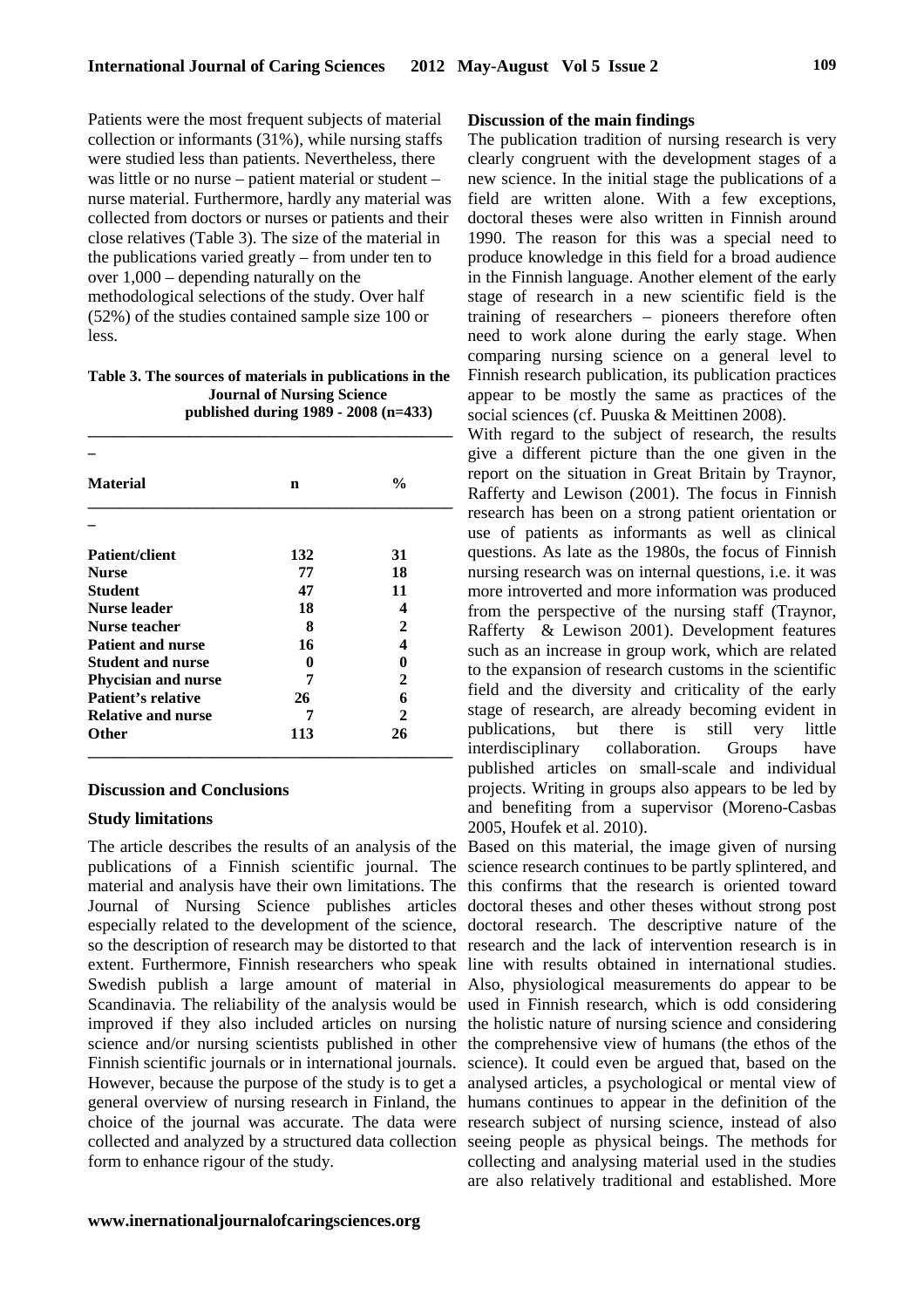qualitative research has been published than **Acknowledgements**  quantitative research, and researchers mostly depend The authors thank PhD Raija Mantynen and Mrs. on analysis of content when analysing the material Tiina Varis, University of Eastern Finland, (Rahm Hallberg 2006, 2009, Moutsakas 2009 ). Department of Nursing Science of their practical help However, the situation has hardly changed in this during data gathering. regard since the early period of the field (Suominen & Leino-Kilpi 1998).

A distinct challenge for the field of research is for researchers to develop projects that are more ambitious and longer term, and to develop a more professional approach to research, in addition to numerous other challenging jobs. The visibility and significance of nursing science in health policy should also be highlighted. In assessing the scientific field and the research results it produces, quality publishing is an essential subject, but mere highquality scientific publishing is not enough, particularly in fields that function actively in practice; it is also necessary to determine the impact Eriksson K, Isola A, Kyngäs H, Leino-Kilpi H, Lindström U, of research results, at least on people being treated and more broadly on all health policy (Polit & Beck 2009). The overall view of humans held by nursing science also requires familiarisation with a variety of methods for collecting material, including the use of physiological measurements; these are particularly important in assessing the impact of nursing care and in analysing treatment related to a person's physical needs.

Health promotion, health policy and leadership were less frequently addressed in the articles of the Journal of Nursing Science. One explanation can be that this research is published in different kinds of publication forums – this is clearly an area for further research. On the other hand, we can ask whether this gives a description of the field as an introverted science if the most important journal does not address the field's social factors and influences. This also challenges the Mantzoukas S. (2009) The research evidence published in high editorial staff of the journal and the definition of the journal's field: this kind of definition can have an effect on the types of articles offered to the journal for publication. In recent years research funding has become one of the criteria for the productivity of research. This study did not investigate references to funding. Future research should examine how and who funds nursing research and how it relates to funding of medical research, for example. The relationship between publications and research programmes of the field's research units and international activity should be analyzed. This topic offers numerous subjects of further research, such as research funding, internationalisation of the field, a Rahm Hallberg I. (2009) Moving nursing research forward bibliometric citation analysis of Finnish and international nursing science publications and their dissemination.

# **References**

- Academy of Finland. (2003) Nursing and Caring Sciences Evaluation Report 12/2003, Painoporssi Oy, Helsinki, Finland.
- Akid M. (2001) Nursing is popular choice. Nursing Times 97(46):7.
- Becher T. (1989) Academic tribes and territories: intellectual enquiry and the cultures of disciplines. Stony Stratford : Society for Research into Higher Education, Great Britain.
- Cecil R, Thompson K & Parahoo K. (2006) The research assessment exercise in nursing: learning from the past, looking to the future. Journal of Clinical Nursing 15:395-402.
- Citrome L. (2007) Impact Factor? Shimimpact Factor! The Journal Impact Factor, Modern Day Literature Searching, and the Publication Process. Psychiatry 4 (5):54-57.
- Paavilainen E, Pietilä A-M, Salanterä S, Vehviläinen-Julkunen K. & Åstedt-Kurki P. (2007) Hoitotiede. WSOY Oppimateriaalit Oy, Helsinki. (In Finnish: Textbook Nursing Science)
- Fealy GM & McNamara MS.(2007) Guest Editorial: Scholarship, interdisciplinarity and academic identity. Journal of Clinical Nursing 16: 1393-1397.
- Houfek JF, Kaiser KL, Visovsky C, Barry TL, Nelson AE, Kaiser MM, Miller CL. (2010) Using a writing group to promote faculty scholarship. Nurse Educator 35(1):41-45.
- Ketefian S & Freda MC. (2009) Impact factors and citation counts: a state of disquiet. International Journal of Nursing Studies 46(6):751-752.
- Ketefian S, Dai Y-T, Hanucharurnkul S, Mendes IAC, Norman IJ. (2010). Environments for nursing scholarship and journal impact factor in five countries. International Nursing Review 57(3):343-351.
- Luker K. (2006) Nursing research: coming of age? Journal of Advanced Nursing 54:526-527.
- Lundgren SM, Valmari G, Skott C. (2009) The nature of nursing research: dissertations in the Nordic countries,2003. Scandinavian Journal of Caring Sciences 23: 402-416.
- impact nursing journals between 2000 and 2006: A quantitative content analysis. International Journal of Nursing Studies 46: 479–489.
- Mendoza-Parra S (2009).Visibility of Latin American nursing research (1959-2005). Journal of Nursing Scholarship 41(1):54-63.
- Moreno-Casbas T (2005) Nursing research in Europe. Scoping report. Institute of Health, Carlos 111, Madrid
- Polit DF & Beck TC. (2009) International differences in nursing research 2005-2006. Journal of Nursing Scholarship 41 (1):44- 53.
- Puuska H-M & Miettinen M. (2008) Julkaisukäytännöt eri tieteenaloilla. Opetusministeriön julkaisuja 2008:33. Helsinki, Opetusministeriö.
- Rahm Hallberg I. (2006) Editorial. International Journal of Nursing Studies 43: 923-927.
- towards a stronger impact on health care practice. International Journal of Nursing Studies 46: 407–412.
- Sarvimäki A & Lutze´n K. (2004) Omvårdnadsdiscplinens teoretiska och methodolgiska utveckling i Sverige:"Omvårdnad